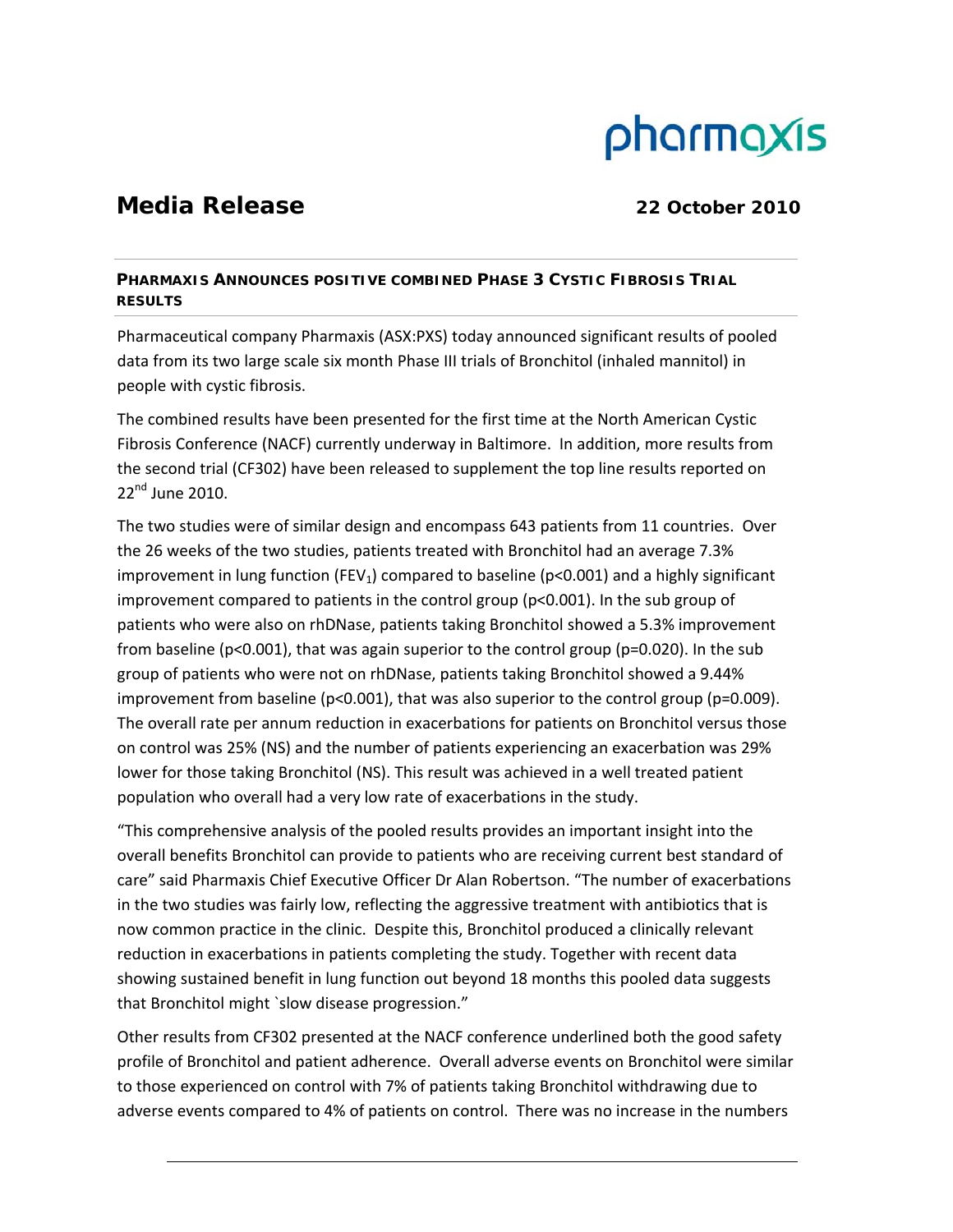of bacteria present in the lungs. The most commonly reported adverse event related to treatment was cough occurring in 6% of the Bronchitol group and 3.3% of the control group.

Moira Aitken, M.D., F.R.C.P. (Edin), Professor of Medicine, Division of Pulmonary and CCM, University of Washington, and lead principal investigator of CF302, stated "We are excited by the results of the Bronchitol Phase III clinical program. Across both trials, inhaled mannitol was well tolerated and demonstrated an early and sustained improvement in lung function. This improvement in FEV1 was achieved on top of aggressive use of concomitant medications such as inhaled antibiotics and rhDNase. These results, coupled with Bronchitol's novel formulation and portable dry powder inhaler administration, suggest that it will have a significant impact on CF patient well-being."

Bronchitol is designed to hydrate the airway surface of the lungs, which can then be cleared more effectively by ciliary clearance and coughing. It has received Orphan Drug Designation and fast track status from the U.S. Food and Drug Administration and Orphan Drug Designation from the European Medicines Agency. A marketing application has been submitted and is under review by the EMA.

#### #ENDS#

**SOURCE:** Pharmaxis Ltd, Sydney, Australia **CONTACT:** Alan Robertson – Chief Executive Officer Ph: +61 2 9454 7200 or email alan.robertson@pharmaxis.com.au

**RELEASED THROUGH: Australia:** Felicity Moffatt, phone +61 418 677 701 or email felicity.moffatt@pharmaxis.com.au